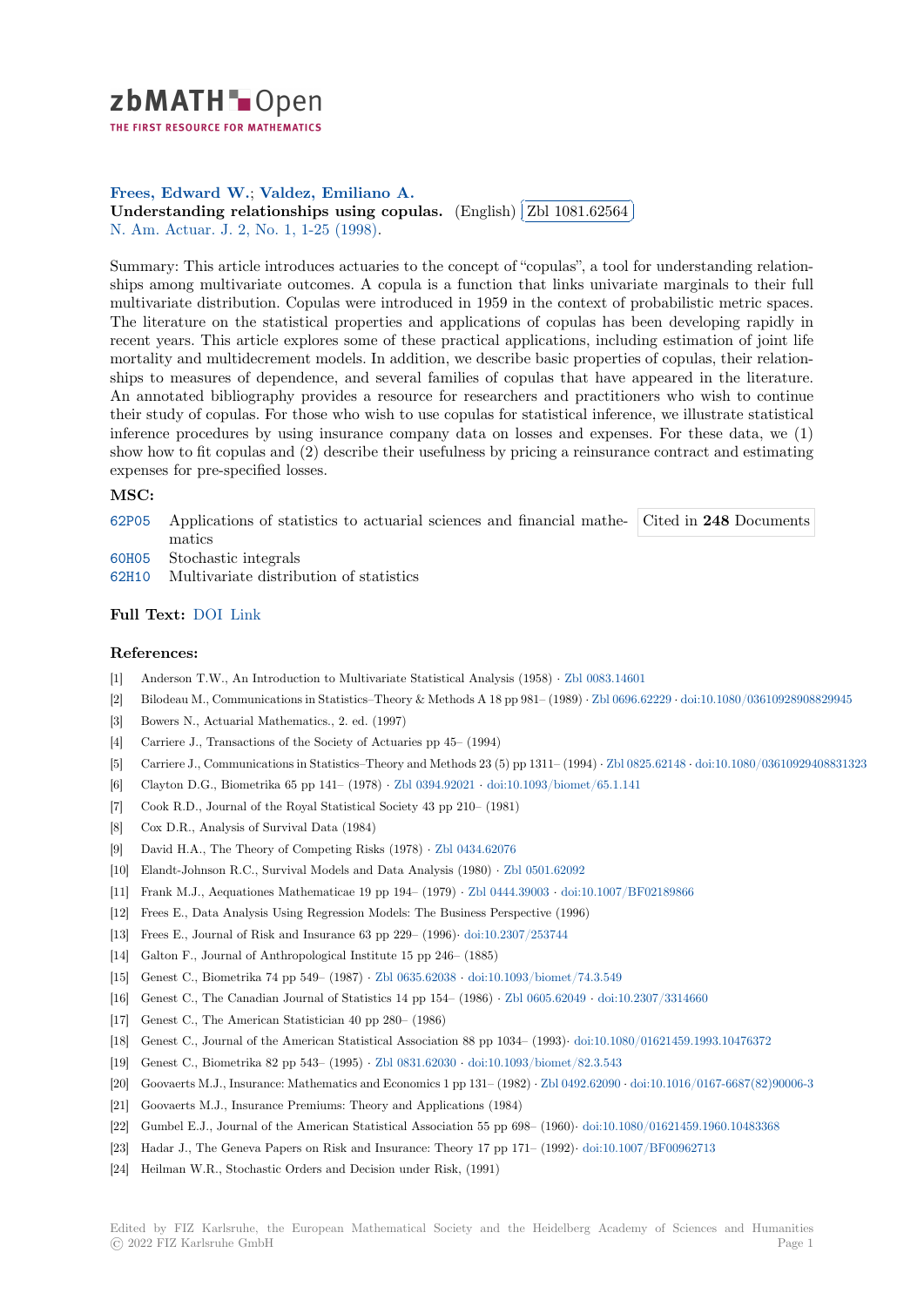- [25] Hougaard P., Biometrika 71 pp 75– (1984) *·* Zbl 0553.92013 *·* doi:10.1093/biomet/71.1.75
- [26] Hougaard P., Biometrika 73 pp 671– (1986)
- [27] Hougaard P., Scandinavian Journal of Statistics 14 pp 291– (1987)
- [28] Hougaard P., Journal of the American Statistical Association 87 pp 17– (1992)
- [29] Hutchinson T.P., Continuous Bivariate Distr[ibutions, Emph](https://zbmath.org/0553.92013)a[sising Applications \(1990\)](https://dx.doi.org/10.1093/biomet/71.1.75) *·* Zbl 1170.62330
- [30] Jagger C., Statistics in Medicine 10 pp 395– (1991) *·* Zbl 0775.73002 *·* doi:10.1002/sim.4780100311
- [31] Joe H., Journal of Multivariate Analysis 46 pp 262– (1993) *·* Zbl 0778.62045 *·* doi:10.1006/jmva.1993.1061
- [32] Joe H., Multivariate Models and Dependence Concepts (1997) *·* Zbl 0990.62517 *·* doi:10.1201/b13150
- [33] Joe H., Journal of Multivariate Analysis 57 pp 240– (1996) *·* Zbl 0863.62047 *·* doi:10.100[6/jmva.1996.003](https://zbmath.org/1170.62330)2
- [34] Johnson N., Distributions in Statistics: Continuous [Multivariate Dist](https://zbmath.org/0775.73002)ri[butions \(1972\)](https://dx.doi.org/10.1002/sim.4780100311) *[·](https://dx.doi.org/10.1006/jmva.1993.1061)* Zbl 0248.62021
- [35] Johnson N., Discrete Multivariate Distributions (1997) *·* Zbl [0868.62048](https://zbmath.org/0778.62045)
- [36] Johnson M., Journal of the American Statistical Association 76 [pp 198– \(1981\)](https://zbmath.org/0990.62517)*·* [d](https://dx.doi.org/10.1006/jmva.1996.0032)[oi:10.1080/0162145](https://dx.doi.org/10.1201/b13150)[9.198](https://dx.doi.org/10.1006/jmva.1996.0032)1.10477628
- [37] Johnson R., Applied Multivariate Statistical Analysis (1988) *·* [Zbl 0663.6206](https://zbmath.org/0863.62047)1
- [38] Kaas R., Ordering of Actuarial Risks (1994)
- [39] Kimeldorf G., Annals of the Institute of Statistical Mathe[matics 39 pp 113](https://zbmath.org/0868.62048) (1987) *·* Zbl 0617.62006 *·* doi:10.1007/BF02491453
- [40] Kimeldorf G., Annals of the Institute of Statistical Mathematics 41 pp 31– (198[9\)](https://dx.doi.org/10.1080/01621459.1981.10477628)
- [41] Klement E.P., Journal of Mathematical Analysis and Applica[tions 85 pp 543](https://zbmath.org/0663.62061) (1982) *·* Zbl 0491.28003 *·* doi:10.1016/0022- 247X(82)90015-4
- [42] Klement E.P., Journal of Mathematical Analysis and Applications 86 pp 345– (1982) *·* [Zbl 0491](https://zbmath.org/0617.62006).28004 *·* [doi:10.1016/0022-](https://dx.doi.org/10.1007/BF02491453) 247X(82)90227-X
- [43] Klugman S., Loss Models: From Data to Decisions (1997)
- [44] [Kotz S., Contemp](https://dx.doi.org/10.1016/0022-247X(82)90015-4)orary Multivariate Analysis and Its Applications (1997)
- [45] Krzanowski W.J., Principles of Multivariate Analysis: A User's Perspective (1988) *·* Zbl [0678.62001](https://zbmath.org/0491.28004)
- [46] [Lee A.J., The Am](https://dx.doi.org/10.1016/0022-247X(82)90227-X)erican Statistician 47 pp 209– (1993)
- [47] Lemaire J., Astin Bulletin 20 pp 33– (1990)*·* doi:10.2143/AST.20.1.2005482
- [48] Li H., Journal of Multivariate Analysis 56 pp 20– (1996) *·* Zbl 0863.62049 *·* doi:10.1006/jmva.1996.0002
- [49] Maguluri G., Annals of Statistics 21 pp 1648– (1993) *·* Zbl 0792.62027 *·* doi:10.1214[/aos/1176349277](https://zbmath.org/0678.62001)
- [50] Makeham W.M., Journal of the Institute of Actuaries 18 pp 317– (1874)
- [51] Marshall A.W., Journal of the American Sta[tistical Association 62 pp 30– \(](https://dx.doi.org/10.2143/AST.20.1.2005482)1967)*·* doi:10.1080/01621459.1967.10482885
- [52] Marshall A.W., Journal of the American Statistical Associ[ation 83 pp 834](https://zbmath.org/0863.62049) (1988)*·* [doi:10.1080/0162145](https://dx.doi.org/10.1006/jmva.1996.0002)9.1988.10478671
- [53] Meester S.G., Biometrics 50 pp 954– (1994) *·* Zbl 0825.62788 *·* [doi:10.2](https://zbmath.org/0792.62027)3[07/2533435](https://dx.doi.org/10.1214/aos/1176349277)
- [54] Metry M.H., Advances in Probability Distributions with Given Marginals: Beyond the Copulas (1991)
- [55] Meyer J., The Geneva Papers on Risk and Insurance: Theory 17 pp 7– (1992)*·* doi[:10.1007/BF00941954](https://dx.doi.org/10.1080/01621459.1967.10482885)
- [56] Mosler K., Stochastic Orders and Decision under Risk (1991) *·* Zbl 0745.00058
- [57] Nelsen R.B., Communications in Statistics–Th[eory and Metho](https://zbmath.org/0825.62788)d[s 15 pp 3277– \(1986\)](https://dx.doi.org/10.2307/2533435) *·* Zbl 0616.62067 *·* doi:10.1080/03610928608829309
- [58] Oakes D., Journal of the Royal Statistical Society B 44 pp 414– (1982)
- [59] Oakes D., Journal of the American Statistical Association 84 pp 487– (1989)*·* d[oi:10.1080/01621459.1989](https://dx.doi.org/10.1007/BF00941954).10478795
- [60] Oakes D., Journal of Nonparametric Statistics pp 343– (1994) *·* [Zbl 1378.62121](https://zbmath.org/0745.00058) *·* do[i:10.1080/10485](https://zbmath.org/0616.62067)[259408832593](https://dx.doi.org/10.1080/03610928608829309)
- [61] Ostaszewski K., Fuzzy Set Methods in Actuarial Science (1993)
- [62] Parkes C.M., British Medical Journal 1 pp 740– (1969)*·* doi:10.1136/bmj.1.5646.740
- [63] Scarsini M., Stochastica 8 pp 201– (1984)
- [64] Schweizer B., Advances in Probability Distributions with Given [Marginals: Bey](https://zbmath.org/1378.62121)o[nd the Copulas \(1991\)](https://dx.doi.org/10.1080/10485259408832593)
- [65] Schweizer B., Probabilistic Metric Spaces (1983) *·* Zbl 0546.60010
- [66] Schweizer B., The Annals of Statistics 9 pp 879– (1981) *·* [Zbl 0468.62012](https://dx.doi.org/10.1136/bmj.1.5646.740) *·* doi:10.1214/aos/1176345528
- [67] Seal H.L., Biometrika 54 pp 1– (1967)
- [68] Seal H.L., Biometrika 64 pp 429– (1977)
- [69] Shih J.H., Biometrics 51 pp 1384– (1995) *·* Zbl 08[69.62083](https://zbmath.org/0546.60010) *·* [doi:10.2307/](https://zbmath.org/0468.62012)2[533269](https://dx.doi.org/10.1214/aos/1176345528)
- [70] Sklar A., Publ. Inst. Stat. Univ. Paris 8 pp 229– (1959)
- [71] Sklar A., Kybernetika 9 pp 449– (1973)
- [72] Stigler S.M., The History of Statistics: The Measurement of Uncertainty Before 1900 (1986) *·* Zbl 0656.62005
- [73] Sungur E.A., Communications in Statistics: [Simulations 19 p](https://zbmath.org/0869.62083)[p 1339– \(1990\)](https://dx.doi.org/10.2307/2533269) *·* Zbl 0850.62409 *·* doi:10.1080/03610919008812920